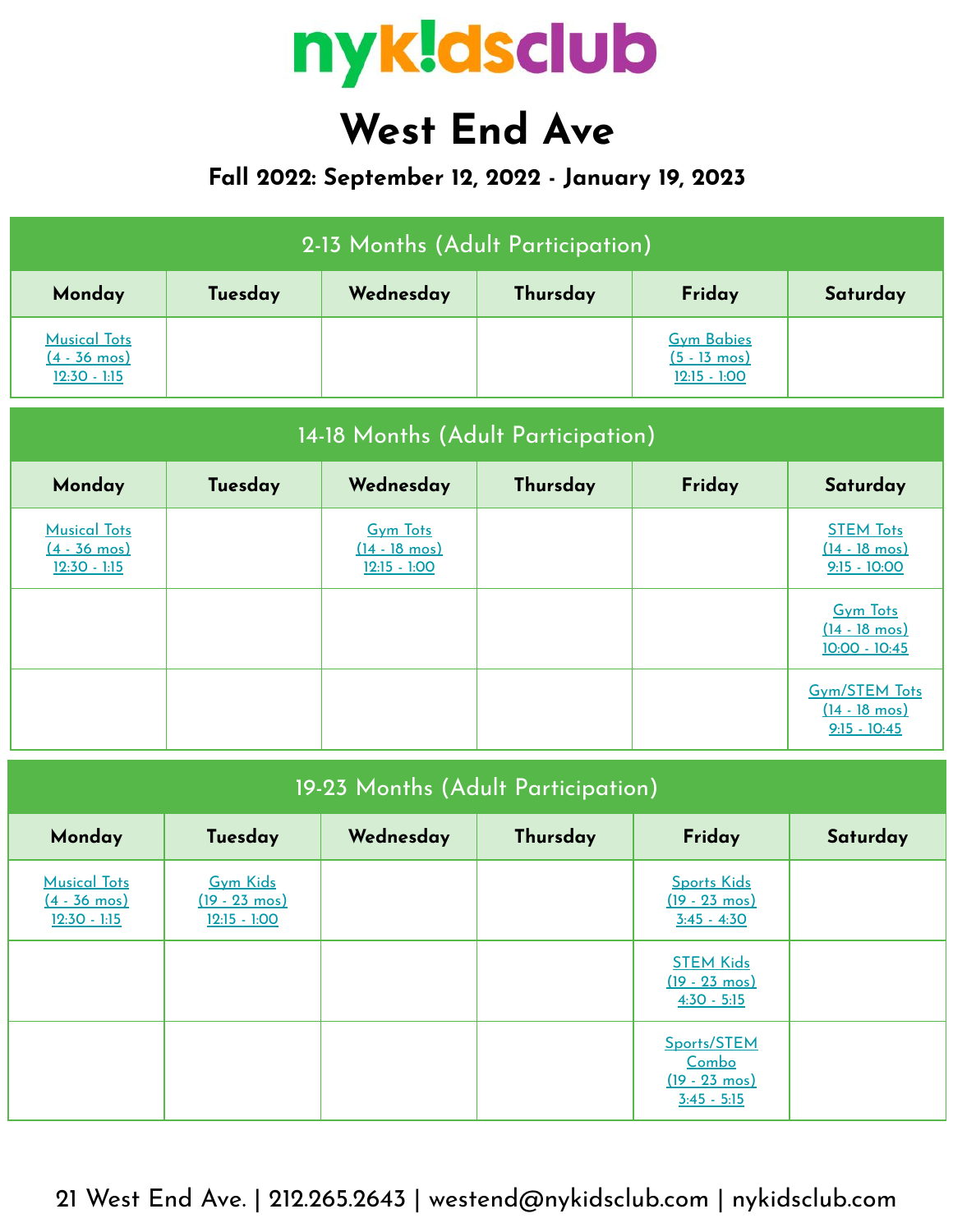| 24-36 Months (Adult Participation)                              |                                                                         |           |                                                                 |        |                                                                |  |  |
|-----------------------------------------------------------------|-------------------------------------------------------------------------|-----------|-----------------------------------------------------------------|--------|----------------------------------------------------------------|--|--|
| Monday                                                          | Tuesday                                                                 | Wednesday | Thursday                                                        | Friday | Saturday                                                       |  |  |
| <b>Musical Tots</b><br>$(4 - 36 \text{ mos})$<br>$12:30 - 1:15$ | <b>STEM Juniors</b><br><u>(24 - 36 mos)</u><br>$3:45 - 4:30$            |           | <b>Gym Juniors</b><br>$(24 - 36 \text{ mos})$<br>$12:15 - 1:00$ |        | <b>Gym Juniors</b><br>$(24 - 36 \text{ mos})$<br>$9:00 - 9:45$ |  |  |
|                                                                 | Sports Juniors<br>$(24 - 36 \text{ mos})$<br>$4:30 - 5:15$              |           |                                                                 |        |                                                                |  |  |
|                                                                 | <b>STEM/Sports</b><br>Combo<br>$(24 - 36 \text{ mos})$<br>$3:45 - 5:15$ |           |                                                                 |        |                                                                |  |  |

| 2 1/2 - 3 1/2 Years (Independent Participation)                                                  |                                                              |                                                                        |                                                             |                                                                   |          |  |
|--------------------------------------------------------------------------------------------------|--------------------------------------------------------------|------------------------------------------------------------------------|-------------------------------------------------------------|-------------------------------------------------------------------|----------|--|
| Monday                                                                                           | Tuesday                                                      | Wednesday                                                              | Thursday                                                    | Friday                                                            | Saturday |  |
| Ultimate Fitness I<br>$(2.5 - 3.5 \text{ yrs})$<br>$2:15 - 3:00$                                 | Tumble & Dance<br>$(2.5 - 3.5 \text{ yrs})$<br>$2:15 - 3:00$ | Music, Art, &<br>Story I<br>$(2.5 - 3.5 \text{ yrs})$<br>$1:15 - 2:00$ | <b>STEM I</b><br>$(2.5 - 3.5 \text{ yrs})$<br>$1:15 - 2:00$ | <b>Gymnastics 1</b><br>$(2.5 - 3.5 \text{ yrs})$<br>$2:15 - 3:00$ |          |  |
| <b>Gymnastics I</b><br>$(2.5 - 3.5 \text{ vrs})$<br>$3:45 - 4:30$                                |                                                              | <b>Gymnastics 1</b><br>$(2.5 - 3.5 \text{ vrs})$<br>$2:15 - 3:00$      | Sports  <br>$(2.5 - 3.5 \text{ vrs})$<br>$2:15 - 3:00$      |                                                                   |          |  |
| Music, Art, &<br>Story I<br>$(2.5 - 3.5 \text{ vrs})$<br>$4:30 - 5:15$                           |                                                              | Sports I<br>$(2.5 - 3.5 \text{ vrs})$<br>$3:45 - 4:30$                 |                                                             |                                                                   |          |  |
| Gymnastics/<br>Music, Art, &<br><b>Story Combo</b><br>$(2.5 - 3.5 \text{ vrs})$<br>$3:45 - 5:15$ |                                                              | <b>STEM I</b><br>$(2.5 - 3.5 \text{ vrs})$<br>$4:30 - 5:15$            |                                                             |                                                                   |          |  |
|                                                                                                  |                                                              | Sports/STEM<br>Combo<br>$(2.5 - 3.5 \text{ yrs})$<br>$3:45 - 5:15$     |                                                             |                                                                   |          |  |

21 West End Ave. | 212.265.2643 | westend@nykidsclub.com | nykidsclub.com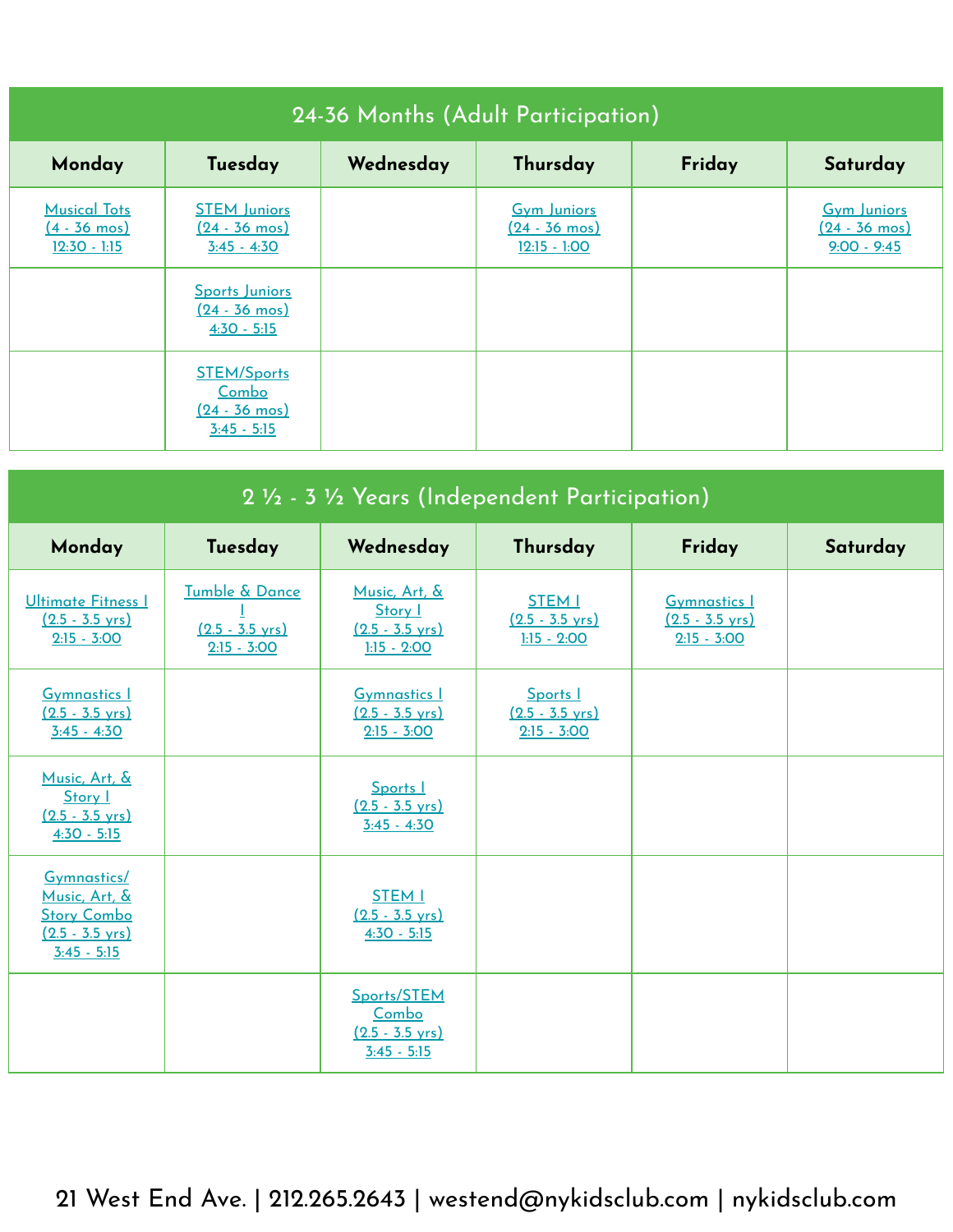| 3 - 5 Years (Independent Participation)                                |                                                             |                                                                                              |                                                                                          |                                                                                 |                                                                                     |  |  |
|------------------------------------------------------------------------|-------------------------------------------------------------|----------------------------------------------------------------------------------------------|------------------------------------------------------------------------------------------|---------------------------------------------------------------------------------|-------------------------------------------------------------------------------------|--|--|
| Monday                                                                 | Tuesday                                                     | Wednesday                                                                                    | Thursday                                                                                 | Friday                                                                          | Saturday                                                                            |  |  |
| <b>Famous Artists</b><br>$(3 - 5 \text{ vrs})$<br>$1:15 - 2:00$        | <b>World Art</b><br>$(3 - 5 \text{ vrs})$<br>$1:15 - 2:00$  | <b>Story Creation &amp;</b><br><b>Illustration</b><br>$(3 - 5 \text{ yrs})$<br>$3:30 - 4:15$ | <b>Gymnastics II/III</b><br>$(3.5 - 6.5 \text{ vrs})$<br>$3:30 - 4:15$                   | Architects &<br><b>Engineers</b><br>$(3 - 5 \text{ yrs})$<br>$1:15 - 2:00$      | Architects &<br><b>Engineers</b><br>$(3 - 5 \text{ yrs})$<br>10:15 - 11:00          |  |  |
| <b>World Art</b><br>$(3 - 5 \text{ vrs})$<br>$3:30 - 4:15$             | Sports II/III<br>$(3.5 - 6.5 \text{ vrs})$<br>$3:30 - 4:15$ | Tumble & Dance<br>  /   <br>$(3.5 - 6.5 \text{ vrs})$<br>$4:30 - 5:15$                       | <b>Ballet</b><br><b>Foundations II/III</b><br>$(3.5 - 6.5 \text{ vrs})$<br>$3:30 - 4:15$ | <b>Math Magic</b><br>$(3 - 5 \text{ vrs})$<br>$3:30 - 4:15$                     | <b>Gymnastics II/III</b><br>$(3.5 - 6.5 \text{ vrs})$<br>11:00 - 11:45              |  |  |
| <b>Gymnastics II/III</b><br>$(3.5 - 6.5 \text{ yrs})$<br>$4:30 - 5:15$ | <b>Science</b><br>$(3 - 5 \text{ yrs})$<br>$4:45 - 5:30$    |                                                                                              | <b>Gymnastics III/IV</b><br>$(5 - 10 \text{ yrs})$<br>$4:30 - 5:15$                      | <b>Ultimate Fitness</b><br>  /   <br>$(3.5 - 6.5 \text{ yrs})$<br>$4:45 - 5:30$ | <b>Gymnastics/</b><br><b>Architects</b><br>Combo<br>$(3 - 5yrs)$<br>$10:15 - 11:45$ |  |  |
|                                                                        |                                                             |                                                                                              | <b>Earth Explorers</b><br>$(3 - 5 \text{ yrs})$<br>$4:45 - 5:30$<br><b>NEW CLASS!</b>    |                                                                                 |                                                                                     |  |  |

| 5+ Years (Independent Participation)                                   |                                                             |                                                                                     |                                                                                          |                                                                          |                                                                          |  |  |
|------------------------------------------------------------------------|-------------------------------------------------------------|-------------------------------------------------------------------------------------|------------------------------------------------------------------------------------------|--------------------------------------------------------------------------|--------------------------------------------------------------------------|--|--|
| Monday                                                                 | Tuesday                                                     | Wednesday                                                                           | Thursday                                                                                 | Friday                                                                   | Saturday                                                                 |  |  |
| <b>Gymnastics II/III</b><br>$(3.5 - 6.5 \text{ vrs})$<br>$4:30 - 5:15$ | Sports II/III<br>$(3.5 - 6.5 \text{ vrs})$<br>$3:30 - 4:15$ | Tumble & Dance<br>$\frac{  /   }{  }$<br>$(3.5 - 6.5 \text{ vrs})$<br>$4:30 - 5:15$ | <b>Gymnastics II/III</b><br>$(3.5 - 6.5 \text{ vrs})$<br>$3:30 - 4:15$                   | Ultimate Fitness<br>  /   <br>$(3.5 - 6.5 \text{ vrs})$<br>$4:45 - 5:30$ | <b>Gymnastics II/III</b><br>$(3.5 - 6.5 \text{ vrs})$<br>$11:00 - 11:45$ |  |  |
|                                                                        |                                                             |                                                                                     | <b>Ballet</b><br><b>Foundations II/III</b><br>$(3.5 - 6.5 \text{ yrs})$<br>$3:30 - 4:15$ |                                                                          |                                                                          |  |  |
|                                                                        |                                                             |                                                                                     | <b>Gymnastics III/IV</b><br>$(5 - 10 \text{ yrs})$<br>$4:30 - 5:15$                      |                                                                          |                                                                          |  |  |